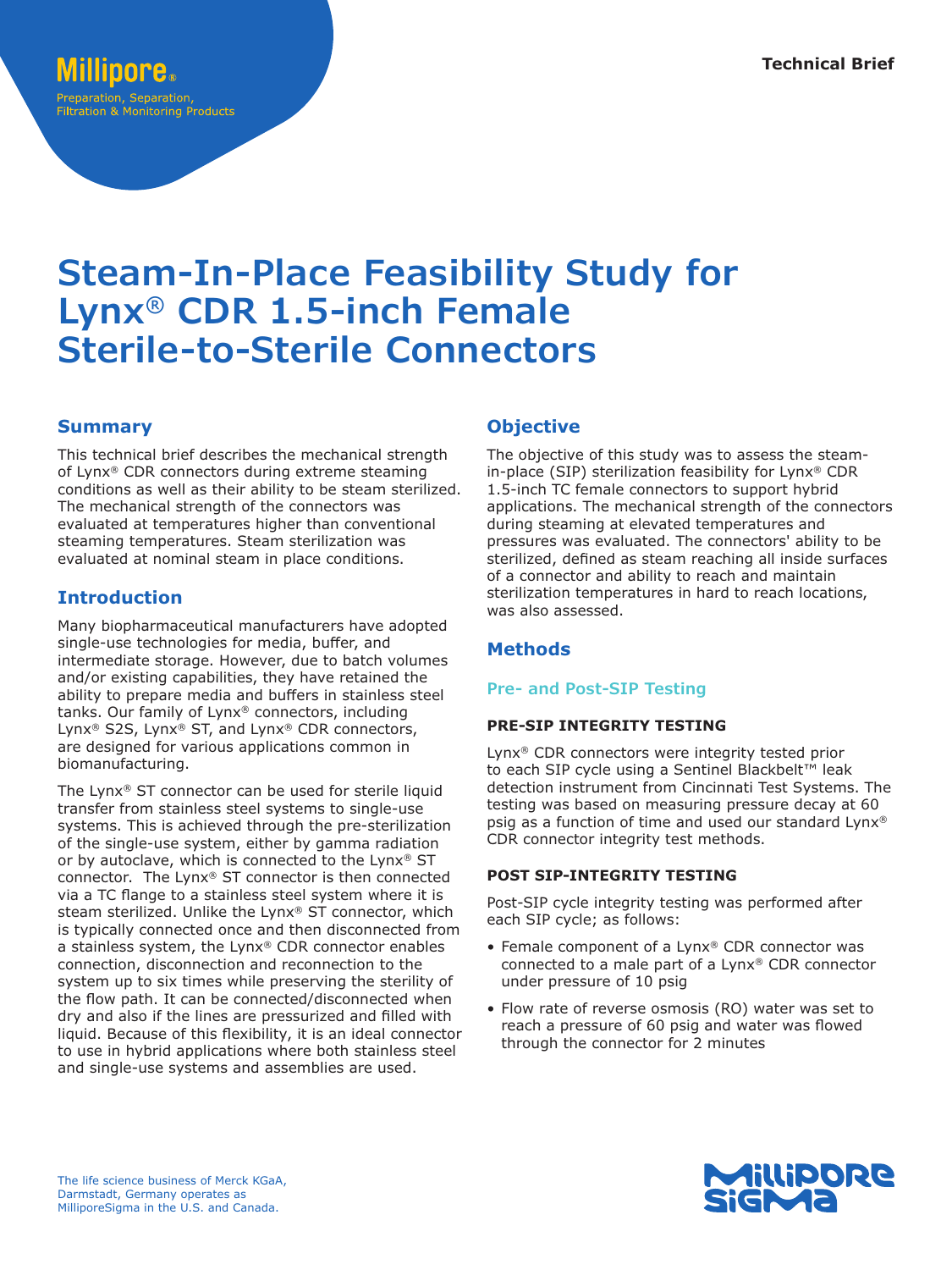• Female and male components of a connector were disconnected under a pressure of 10 psig. The faceplate of the female component of the connector was opened to expose the interior of the valve and the area was inspected for the presence of liquid.

#### **Steam-In-Place Cycle**

Gamma and autoclave presterilized Lynx® CDR 1.5-inch TC female connectors (CDRF1TN05) were evaluated to determine if they could withstand conditions during a SIP cycle. The connectors were attached to a stainless steel manifold in the closed position and evaluated for:

- 1. Mechanical strength at target temperature of: 140 °C for 60 minutes ( $\sim$  37 psig)
- 2. Sterility at target temperature minimum of 121 °C for 30 minutes
- 3. Ability to be sterilized in horizontal and vertical orientations to simulate connections to a large stainless steel vessel at target temperature minimum of 121 °C for 30 minutes.

Biological indicators (BIs) and thermocouples were used to evaluate the success of the steaming cycle; BIs were installed inside each connector to demonstrate sterilization and thermocouples were used to monitor and record the temperature during steaming cycles.

One pair of biological indicators and thermocouples were installed in each connector prior to steaming: one at the far (face) closed end of the connector, and one at the connector's inlet opening as illustrated in Figure 1.

At the end of each SIP cycle, the steam source was turned off. When the pressure in the system reached approximately 10 psig, sterile air was introduced into the manifold to ensure 10 psig positive pressure and sterility throughout the cool-down step. When the system reached approximately 40 °C, the connectors were disconnected from the stainless steel manifold one at a time. The biological indicators were retrieved from each connector and placed into recovery media to incubate at 60 °C for a minimum of 48 hours and 7 days. During this time, the samples were observed for growth. In addition, the following controls were included in every SIP cycle, incubated at 60 °C and monitored for growth:

- System control: Biological indicator was located at the far end of the manifold near where the steam exits the system
- Positive control: Biological indicator never exposed to steam
- Recovery media control (not exposed to steam): to prove that media was not contaminated



**Figure 1.** System Setup: Stainless Steel Manifold; Installation of Biological Indicators and Thermocouples within a Connector L1-L6: Location ID used for connectors during steaming

L7: No connector installed at this location; L7 was capped and the valve closed during steaming

SC: System control located at the end of the stainless steel manifold near the steam exit from the system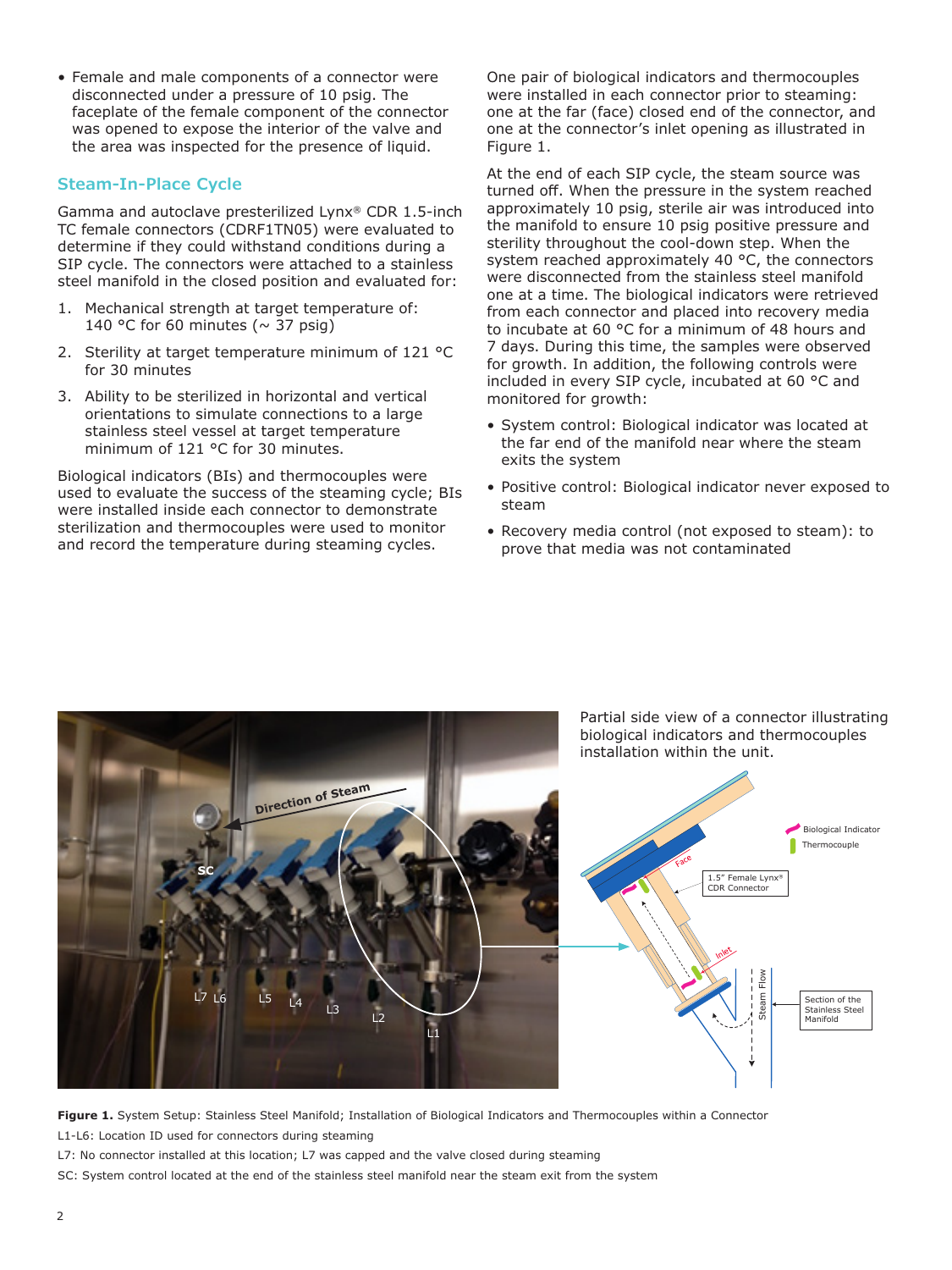## **Results**

#### **1. Mechanical Strength Evaluation of Lynx® CDR Connectors at Target Temperature 140 °C, 60 minutes**

#### **Gamma Irradiated Connectors**

Six gamma irradiated connectors containing biological indicators and thermocouples were steamed-inplace (SIP) at a temperature between 140-144 °C for 60 minutes. Biological indicators retrieved from each connector and the system after the SIP cycle were incubated at 60 °C for seven days and did not show any growth, which demonstrated sterility of each connector. Integrity testing before and after SIP confirmed integrity of all connectors and demonstrated the mechanical strength of Lynx® CDR connectors.

#### **Autoclaved Connectors**

Six autoclaved Lynx® CDR connectors containing biological indicators and thermocouples were steamedin-place at a temperature between 140-144 °C for 60 minutes. Enveloped biological indicators retrieved from each connector and the system after the SIP cycle were incubated at 60 °C for seven days and did not show any growth, which demonstrated sterility of each connector. Integrity testing before and after SIP confirmed integrity of all connectors and demonstrated the mechanical strength of Lynx® CDR connectors.

#### **2. Lynx® CDR Connectors Sterility Evaluation, Target Temperature Minimum of 121 °C, 30 minutes**

Although the elevated temperature and extended SIP cycle time are the worst-case scenario for evaluating mechanical strength of a connector, these conditions are not the worst-case scenario for demonstrating the ability to achieve sterility. Therefore, to demonstrate the sterility under worst-case conditions, the target

temperature was decreased to a minimum of 121 °C and steam exposure time was decreased to 30 minutes.

Three autoclave and three gamma pre-treated connectors were included in the steaming cycle. Actual temperature during the cycle was between 120– 131 °C. Biological indicators were recovered from each connector and incubated at 60 °C for up to seven days and did not indicate any growth, demonstrating the complete sterilization of all connectors.

#### **3. Simulating Lynx® CDR Connectors Attached to a Large Stainless Steel Vessel , Target Temperature Minimum of 121 °C, 30 minutes**

An additional SIP cycle was performed to simulate the connectors attached to a large stainless steel vessel. In all previous SIP cycles, the connectors were attached to the SIP system at a 45° angle (see Figure 1) which is an optimal angle for efficient condensate removal. Large stainless steel vessels such as buffer tanks or bioreactors might only have an option to install the connectors horizontally or vertically. To evaluate if sterility can still be achieved, the connectors were connected to a 20 L stainless steel pressure vessel, one in a horizontal and one in a vertical orientation and were steamed at temperatures of 121 - 127 °C for 30 minutes. Biological indicators were retrieved after the cool-down step, placed into recovery media, incubated at 60 °C, and observed for growth up to seven days. No growth was observed, demonstrating that sterility was achieved even though one of the connectors (horizontal orientation) was installed at a suboptimal drainage angle.

## **Conclusion**

The Lynx® CDR connectors are ideally suited for use in single-use, stainless steel, and hybrid systems, providing manufacturers with a secure and robust connection and disconnection during sterile liquid transfer.